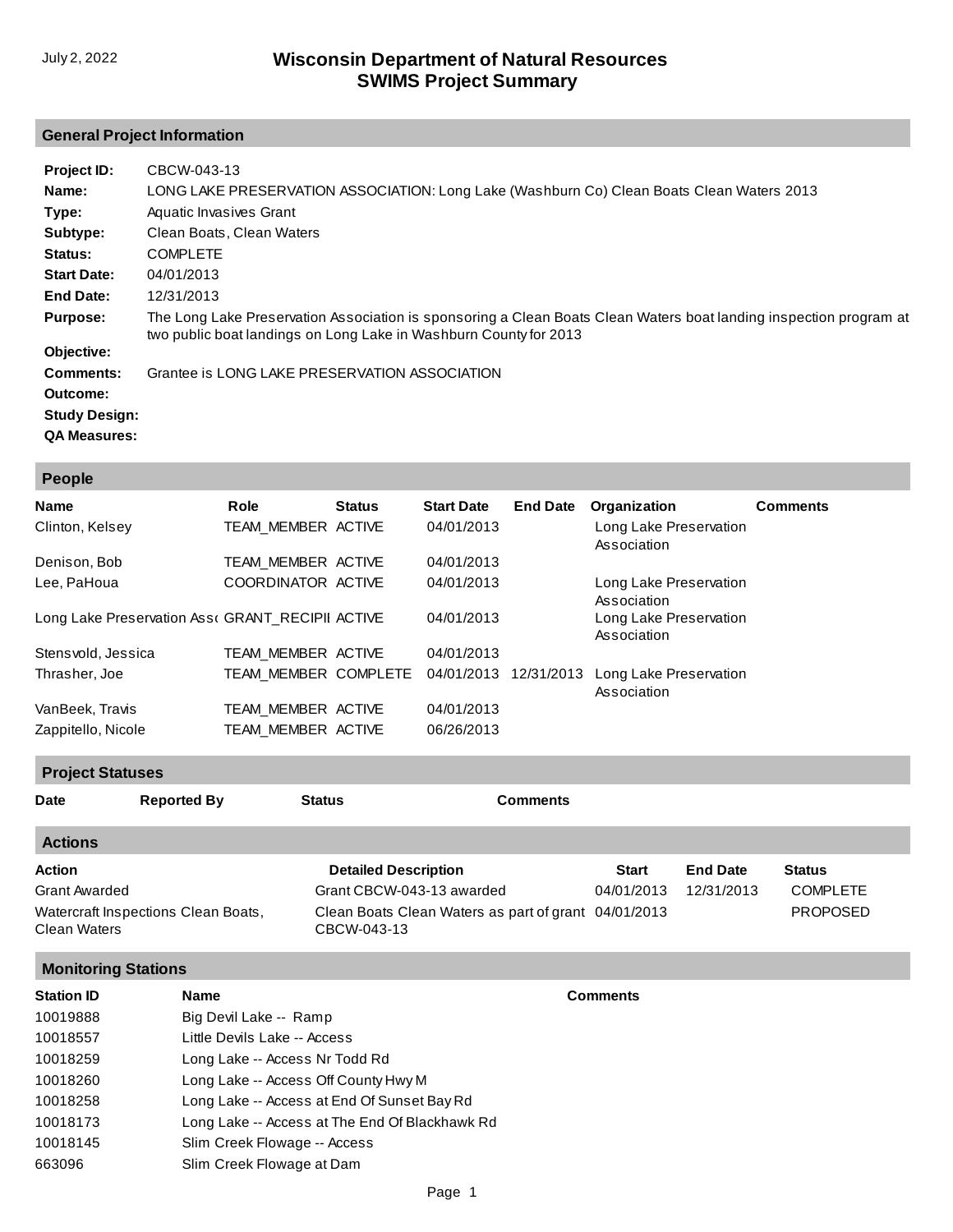## **SWIMS Project Summary** July 2, 2022 **Wisconsin Department of Natural Resources**

| <b>Station ID</b><br>10018256                                      | Name<br>Slim Lake -- Access                                           | <b>Comments</b>                                                                                                             |                   |                                                                                                                    |                 |  |  |
|--------------------------------------------------------------------|-----------------------------------------------------------------------|-----------------------------------------------------------------------------------------------------------------------------|-------------------|--------------------------------------------------------------------------------------------------------------------|-----------------|--|--|
|                                                                    |                                                                       |                                                                                                                             |                   |                                                                                                                    |                 |  |  |
| <b>Assessment Units</b>                                            |                                                                       |                                                                                                                             |                   |                                                                                                                    |                 |  |  |
| <b>WBIC</b><br>2106800<br>2107500<br>2107600<br>2109100<br>2109300 | <b>Segment</b>                                                        | <b>Local Name</b><br>Long Lake<br>Big Devil Lake (Audubon)<br>Little Devil Lake (Devils)<br>Slim Creek Flowage<br>Slim Lake |                   | <b>Official Name</b><br>Long Lake<br><b>Big Devil Lake</b><br>Little Devil Lake<br>Slim Creek Flowage<br>Slim Lake |                 |  |  |
| <b>Lab Account Codes</b>                                           |                                                                       |                                                                                                                             |                   |                                                                                                                    |                 |  |  |
| <b>Account Code</b>                                                | <b>Description</b>                                                    |                                                                                                                             |                   | <b>Start Date</b>                                                                                                  | <b>End Date</b> |  |  |
| <b>Forms</b>                                                       |                                                                       |                                                                                                                             |                   |                                                                                                                    |                 |  |  |
| <b>Form Code</b><br>WATERCRAFT_2014<br>WATERCRAFT_2012             | <b>Form Name</b>                                                      | Watercraft Inspection Report (Revised 4/2014)<br>Watercraft Inspection Report (Revised 5/2012)                              |                   |                                                                                                                    |                 |  |  |
| <b>Methods</b>                                                     |                                                                       |                                                                                                                             |                   |                                                                                                                    |                 |  |  |
| <b>Method Code</b><br><b>CBCW-2007</b>                             | <b>Description</b><br>Clean Boats, Clean Waters Boat Inspections 2007 |                                                                                                                             |                   |                                                                                                                    |                 |  |  |
| <b>Fieldwork Events</b>                                            |                                                                       |                                                                                                                             |                   |                                                                                                                    |                 |  |  |
| <b>Start Date</b>                                                  | <b>Status</b>                                                         | <b>Field ID</b>                                                                                                             | <b>Station ID</b> | <b>Station Name</b>                                                                                                |                 |  |  |
| 06/29/2012                                                         | <b>COMPLETE</b>                                                       |                                                                                                                             | 10018260          | Long Lake -- Access Off County Hwy M                                                                               |                 |  |  |
| 07/27/2012                                                         | <b>COMPLETE</b>                                                       |                                                                                                                             | 10018260          | Long Lake -- Access Off County Hwy M                                                                               |                 |  |  |
| 07/28/2012                                                         | <b>COMPLETE</b>                                                       |                                                                                                                             | 10018260          | Long Lake -- Access Off County Hwy M                                                                               |                 |  |  |
| 08/18/2012                                                         | <b>COMPLETE</b>                                                       |                                                                                                                             | 10018260          | Long Lake -- Access Off County Hwy M                                                                               |                 |  |  |
| 08/31/2012                                                         | <b>COMPLETE</b>                                                       |                                                                                                                             | 10018173          | Long Lake -- Access at The End Of Blackhawk Rd                                                                     |                 |  |  |
| 05/11/2013                                                         | <b>COMPLETE</b>                                                       |                                                                                                                             | 10018173          | Long Lake -- Access at The End Of Blackhawk Rd                                                                     |                 |  |  |
| 05/11/2013 14:45                                                   | <b>COMPLETE</b>                                                       |                                                                                                                             | 10018260          | Long Lake -- Access Off County Hwy M                                                                               |                 |  |  |
| 05/12/2013                                                         | <b>COMPLETE</b>                                                       |                                                                                                                             | 10018260          | Long Lake -- Access Off County Hwy M                                                                               |                 |  |  |
| 05/23/2013                                                         | <b>COMPLETE</b>                                                       |                                                                                                                             | 10018260          | Long Lake -- Access Off County Hwy M                                                                               |                 |  |  |
| 05/25/2013                                                         | <b>COMPLETE</b>                                                       |                                                                                                                             | 10018260          | Long Lake -- Access Off County Hwy M                                                                               |                 |  |  |
| 05/25/2013                                                         | <b>COMPLETE</b>                                                       |                                                                                                                             | 10018173          | Long Lake -- Access at The End Of Blackhawk Rd                                                                     |                 |  |  |
| 05/26/2013                                                         | <b>COMPLETE</b>                                                       |                                                                                                                             | 10018173          | Long Lake -- Access at The End Of Blackhawk Rd                                                                     |                 |  |  |
| 05/26/2013                                                         | <b>COMPLETE</b>                                                       |                                                                                                                             | 10018260          | Long Lake -- Access Off County Hwy M                                                                               |                 |  |  |
| 05/27/2013                                                         | <b>COMPLETE</b>                                                       |                                                                                                                             | 10018260          | Long Lake -- Access Off County Hwy M                                                                               |                 |  |  |
| 05/27/2013                                                         | <b>COMPLETE</b>                                                       |                                                                                                                             | 10018173          | Long Lake -- Access at The End Of Blackhawk Rd                                                                     |                 |  |  |
| 06/11/2013                                                         | <b>COMPLETE</b>                                                       |                                                                                                                             | 10018173          | Long Lake -- Access at The End Of Blackhawk Rd                                                                     |                 |  |  |
| 06/15/2013                                                         | <b>COMPLETE</b>                                                       |                                                                                                                             | 10018260          | Long Lake -- Access Off County Hwy M                                                                               |                 |  |  |
| 06/15/2013                                                         | <b>COMPLETE</b>                                                       |                                                                                                                             | 10018173          | Long Lake -- Access at The End Of Blackhawk Rd                                                                     |                 |  |  |
| 06/16/2013                                                         | <b>COMPLETE</b>                                                       |                                                                                                                             | 10018173          | Long Lake -- Access at The End Of Blackhawk Rd                                                                     |                 |  |  |
| 06/16/2013                                                         | <b>COMPLETE</b>                                                       |                                                                                                                             | 10018260          | Long Lake -- Access Off County Hwy M                                                                               |                 |  |  |
| 06/16/2013                                                         | <b>COMPLETE</b>                                                       |                                                                                                                             | 10018173          | Long Lake -- Access at The End Of Blackhawk Rd                                                                     |                 |  |  |
| 06/29/2013                                                         | <b>COMPLETE</b>                                                       |                                                                                                                             | 10018260          | Long Lake -- Access Off County Hwy M                                                                               |                 |  |  |
| 06/30/2013                                                         | <b>COMPLETE</b>                                                       |                                                                                                                             | 10018173          | Long Lake -- Access at The End Of Blackhawk Rd                                                                     |                 |  |  |